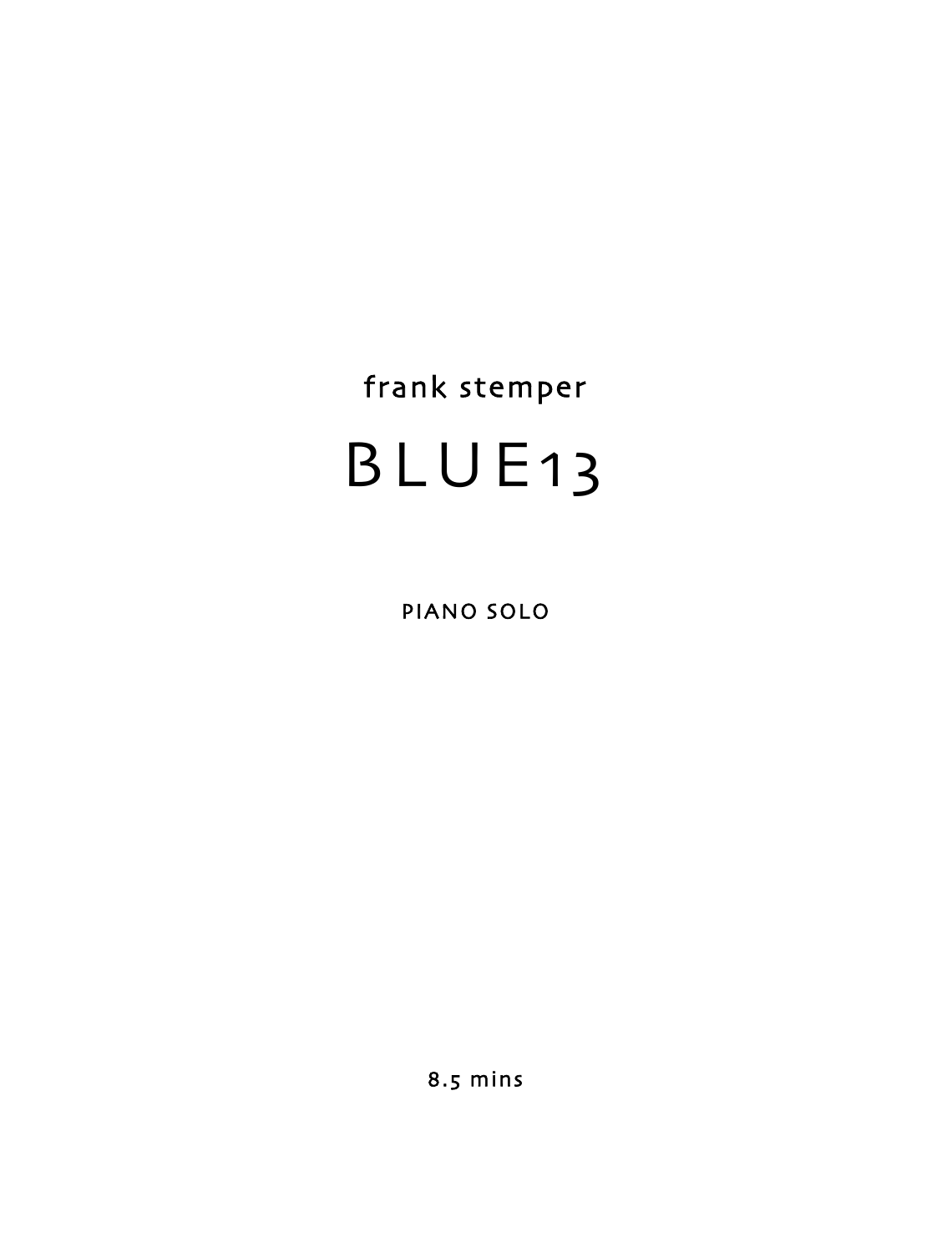## **BLUE 13 – notes/thoughts**

#### **Written Grace Figures:**

There are many instances that I have notated, precisely (and therefore looking somewhat more complex than they should sound), ornamentation that could have been notated much easier as merely grace notes. I "knit-pick" in these instances, because I am trying to affect the exact Jazz-like performance nuance of these instances. I.e., there are many different ways throughout history to perform a grace figure, which would of course be contrary to the goal of this composition. It is my hope that this practice will help those performers not versed in Jazz articulation, but then, after understanding/hearing the affectation by this "knit-picking" notation, the performer will then ease up on the exactness in favor of a more natural "feel."

## **Tempo:**

The music remains at a steady pulse of 96 bpm, throughout the piece. However, this universal pulse alternates between simple and compound meters:

$$
\bullet = 96 \text{ (4/4, 2/4. 3/4., etc.)} - \text{and} - \bullet = 96 \text{ (12/8, 6/8, 9/8, etc.)}
$$

This was an attempt to make the music easier to read and understand. The compound meters are actually written "Swing" music, i.e. Jazz feel, *accurately* written rather in the traditional shorthand. This is a rather simple concept of American Jazz rhythm: with its constant fluctuations of swing and "straight" subdivision of the beat; and then added to that: *syncopation – polyrhythm – hemiola – polymeter*. The point is that the pulse remains the same throughout the piece (with the exceptions of various ritards, accelerandos, etc.)

## **Circle-Enclosed Breath Mark:**

There a few occasions of this special symbol.



Normally, a breath mark indicates a very brief pause before continuing, which is certain indicated by this symbol. However, this symbol also indicates a slight articulation to the music as it continues *after* the pause: the pause should be short, but long enough to interrupt the metric flow of the music. Then, as the music continues, it should begin out of sync with the former pulse, so that it is surprising or has a abruptness to it as it commences. The dynamic and/or articulation of the music after the pause could also add to this sudden or impulsive continuation of the music.

#### **Jazz Articulations & Nuance:**

This piece is an attempt to write a meaningful statement that includes direct reference to American Jazz. There is of course stylistic performance practice that is contradictory or "unpianistic" depending on one's point of view. I am trying to mingle various articulations that may seem conflicting, but that is also the point of this composition. It is up to the performer to decide *when* to use which articulations. I.e., for much of the lengthy fugue I would prefer a Baroque technique, yet also with a more Romantic touch — but at times the fugue quotes jazzy figures (e.g. RH meas. 104-5, meas. 134-5) which should be articulated in a more jazzy way, thus jumping out of the texture.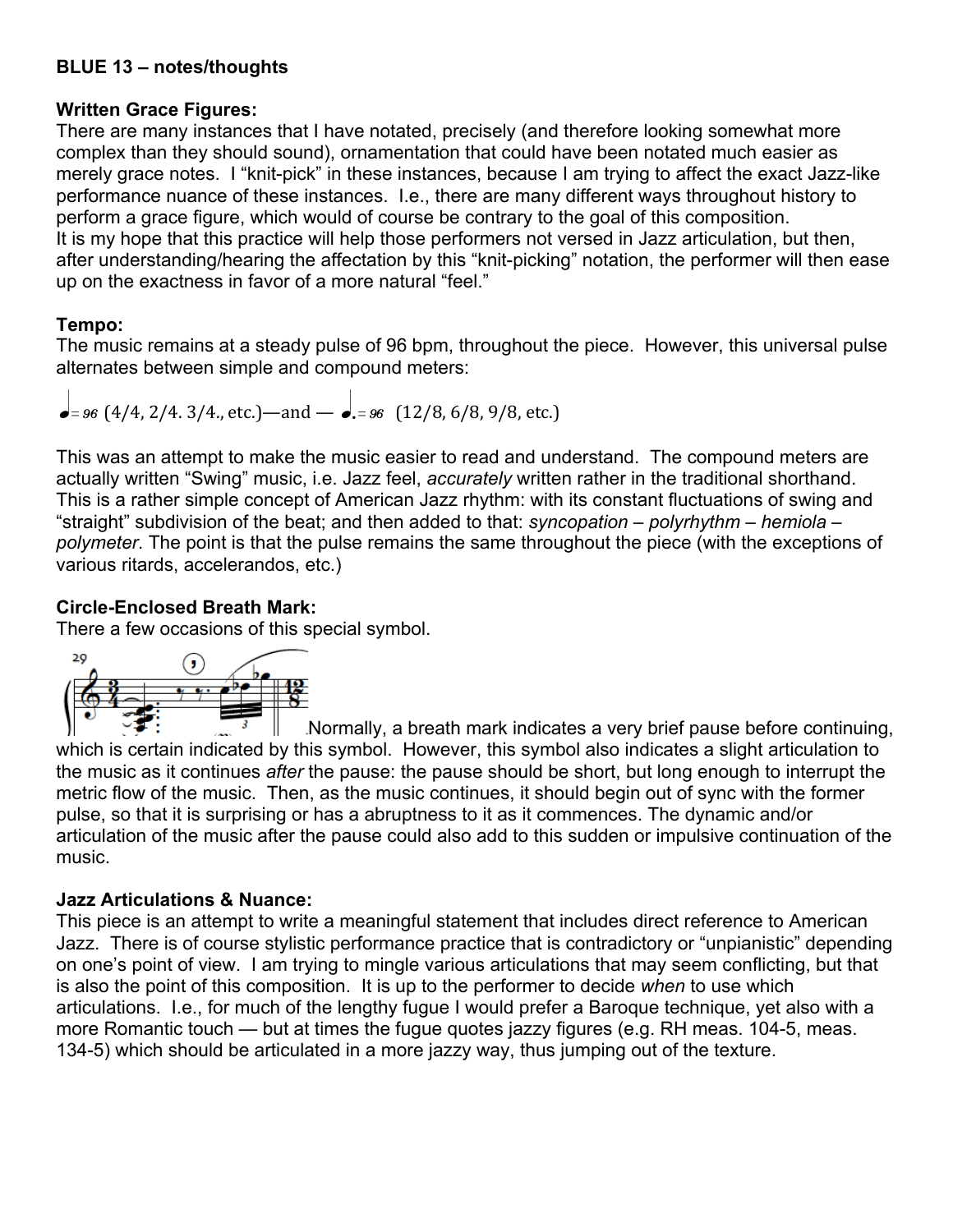# BLUE<sub>13</sub>

F. Stemper









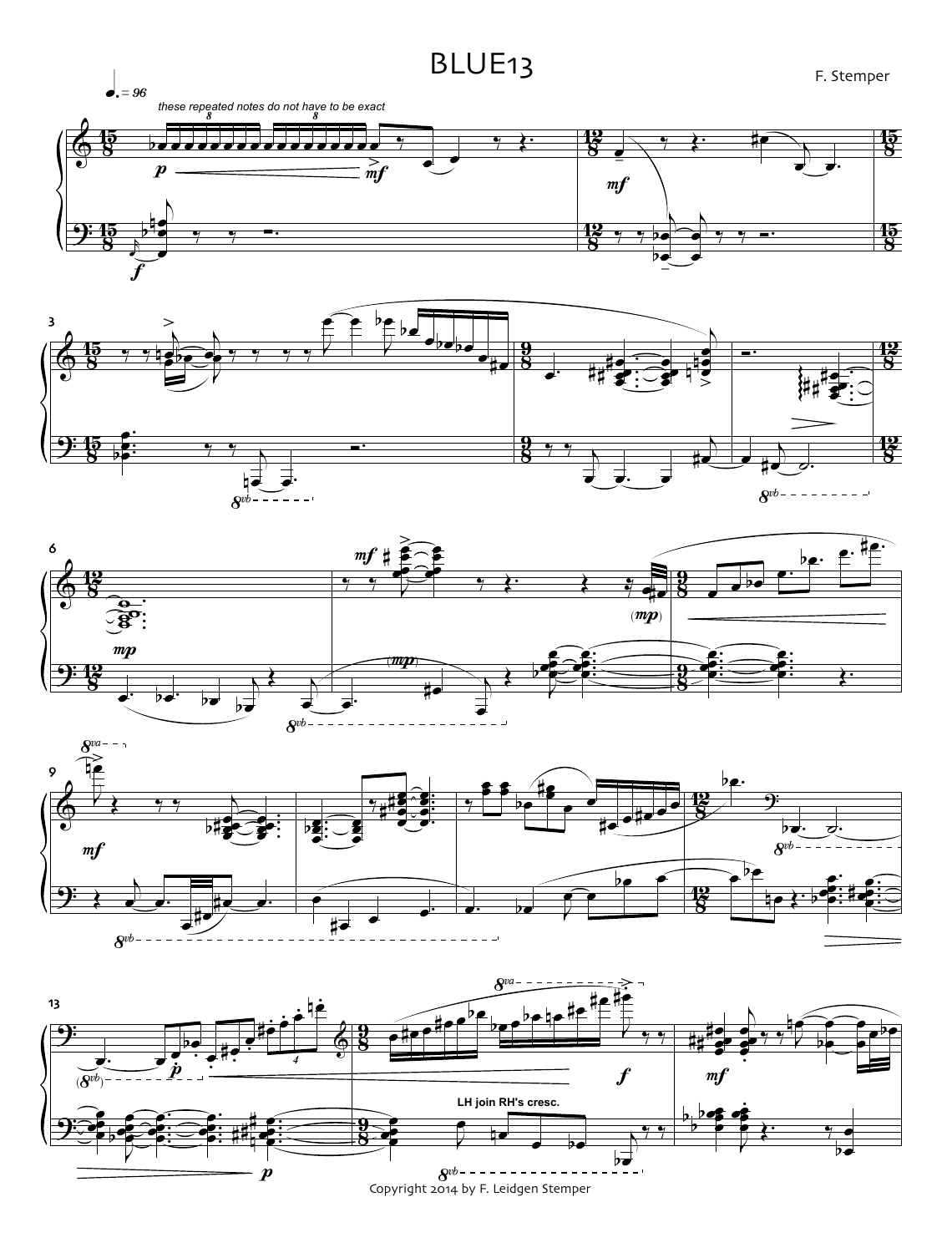







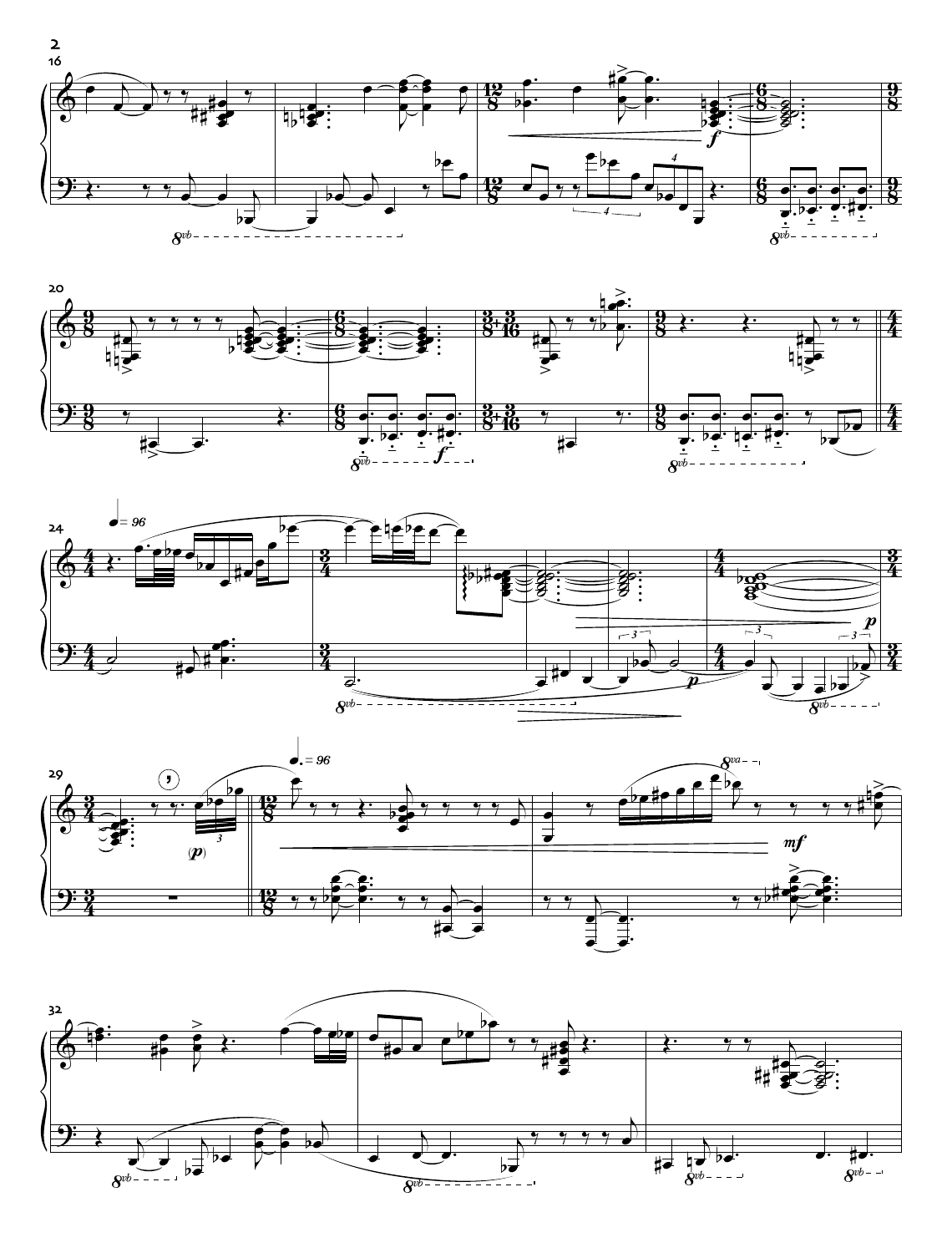







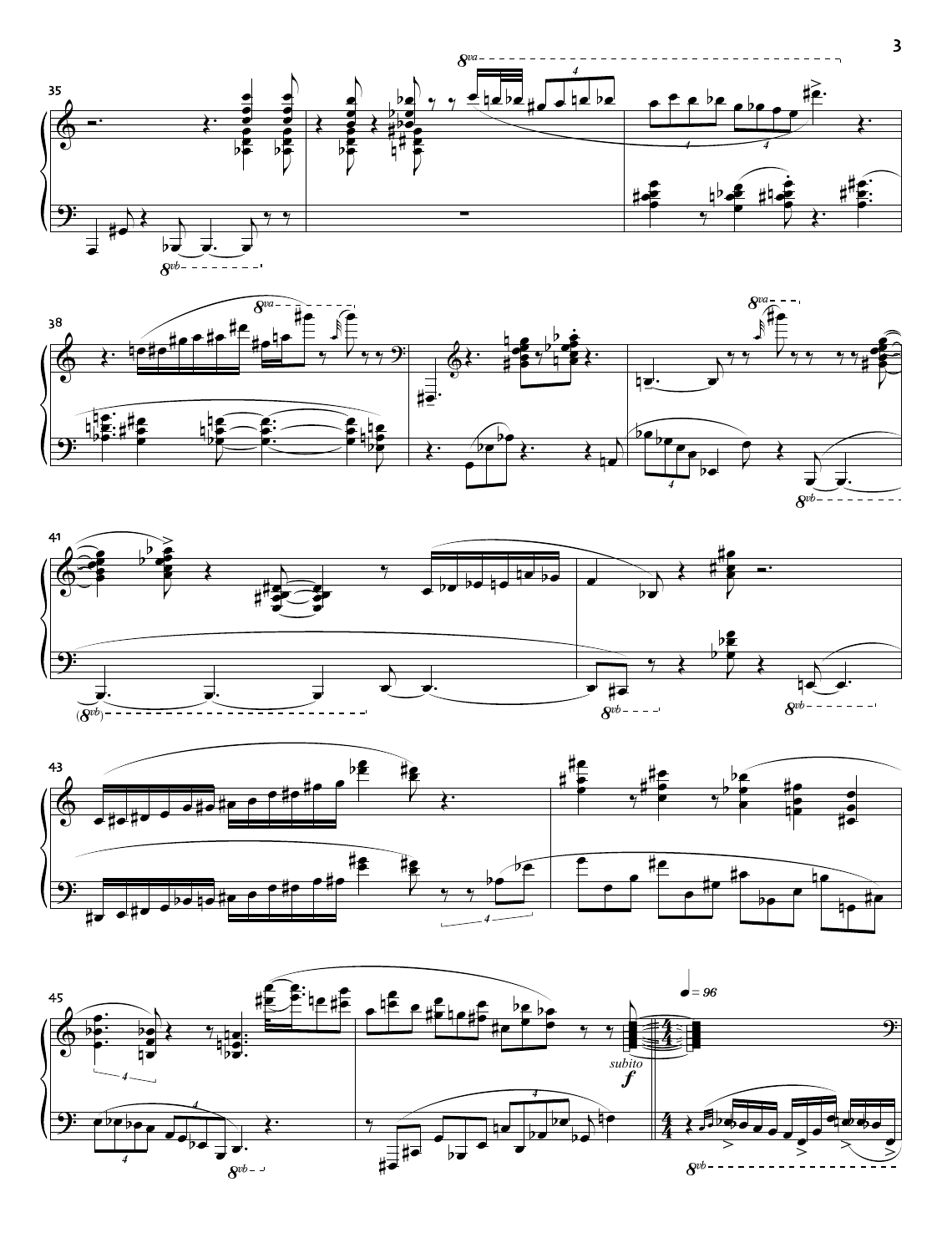







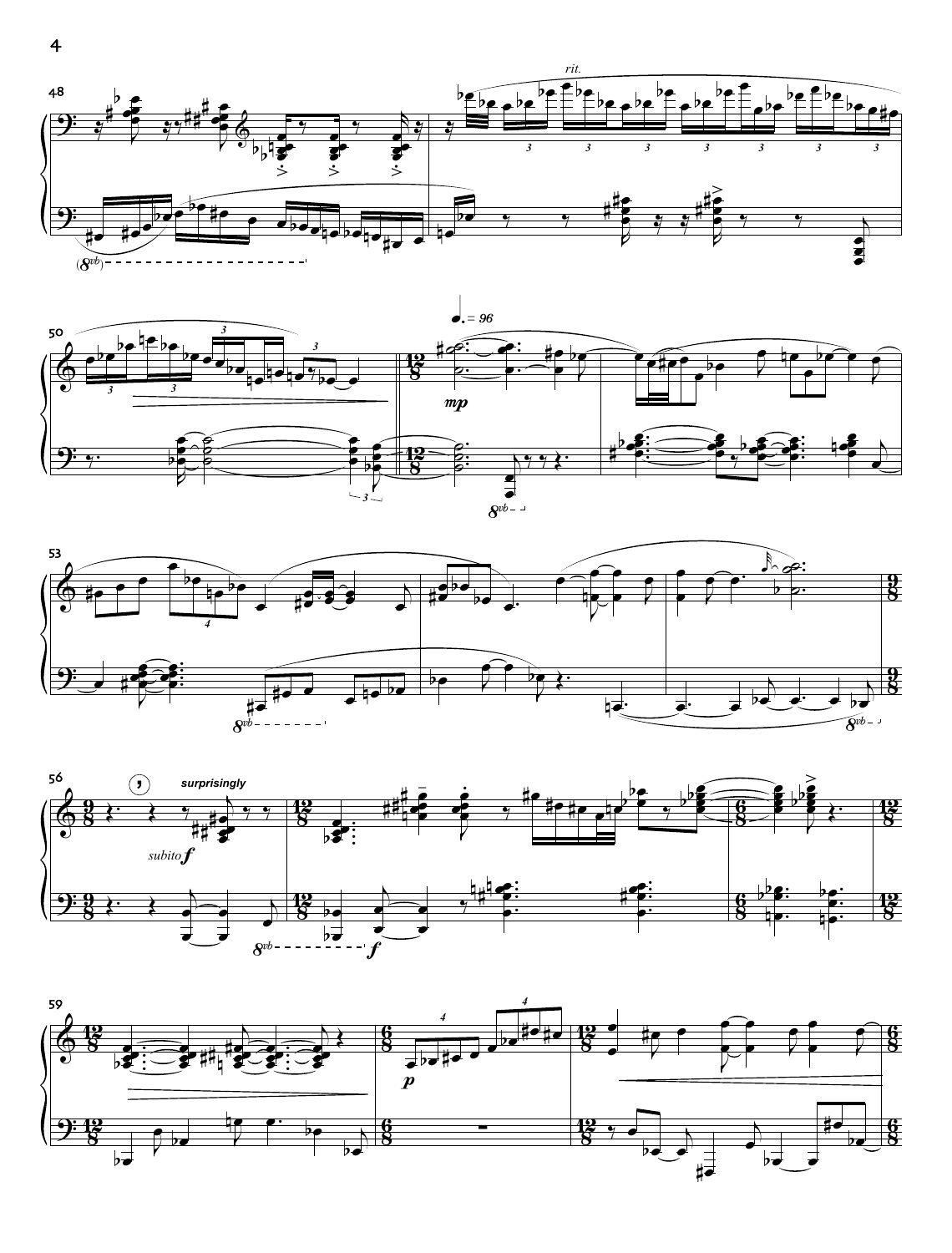







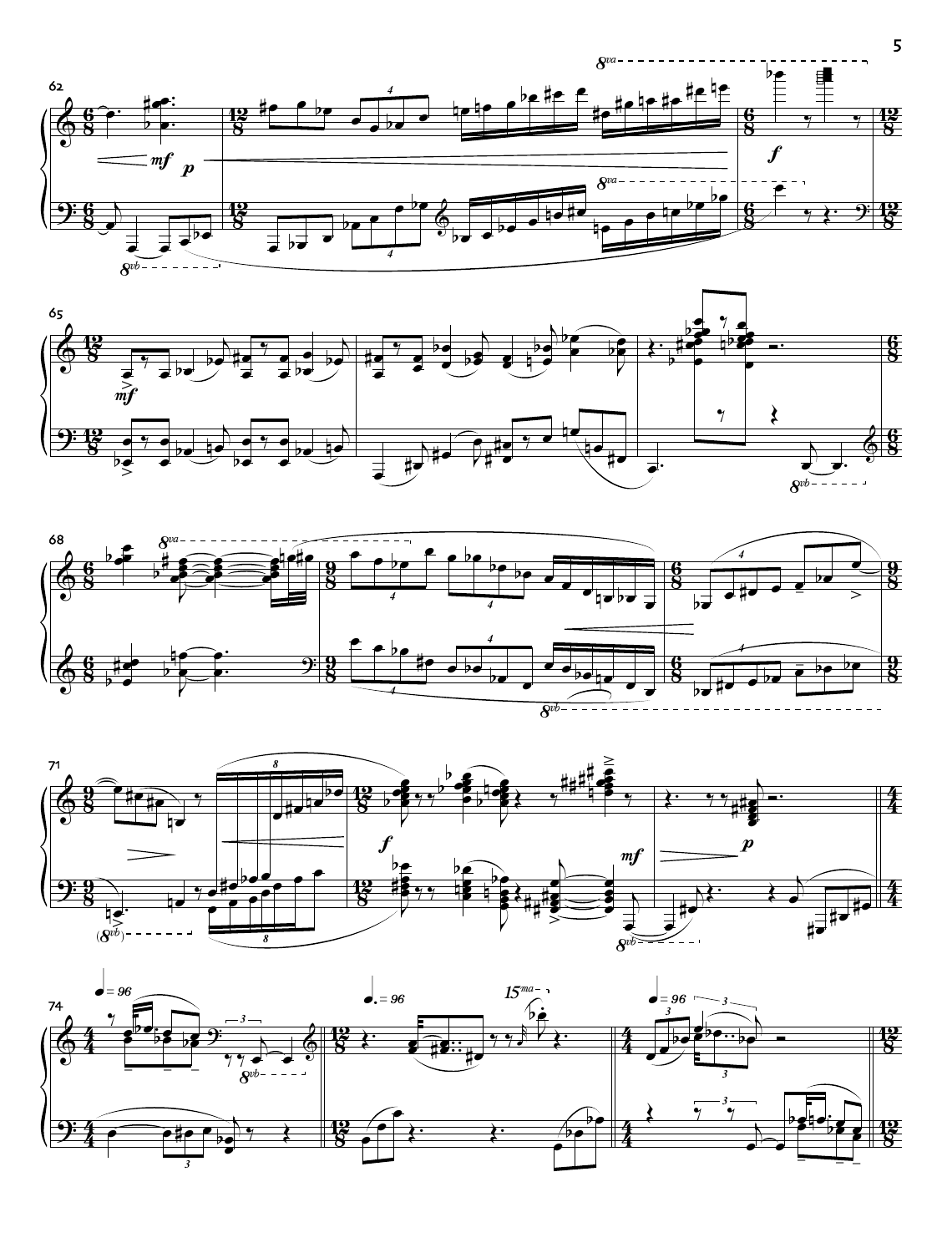







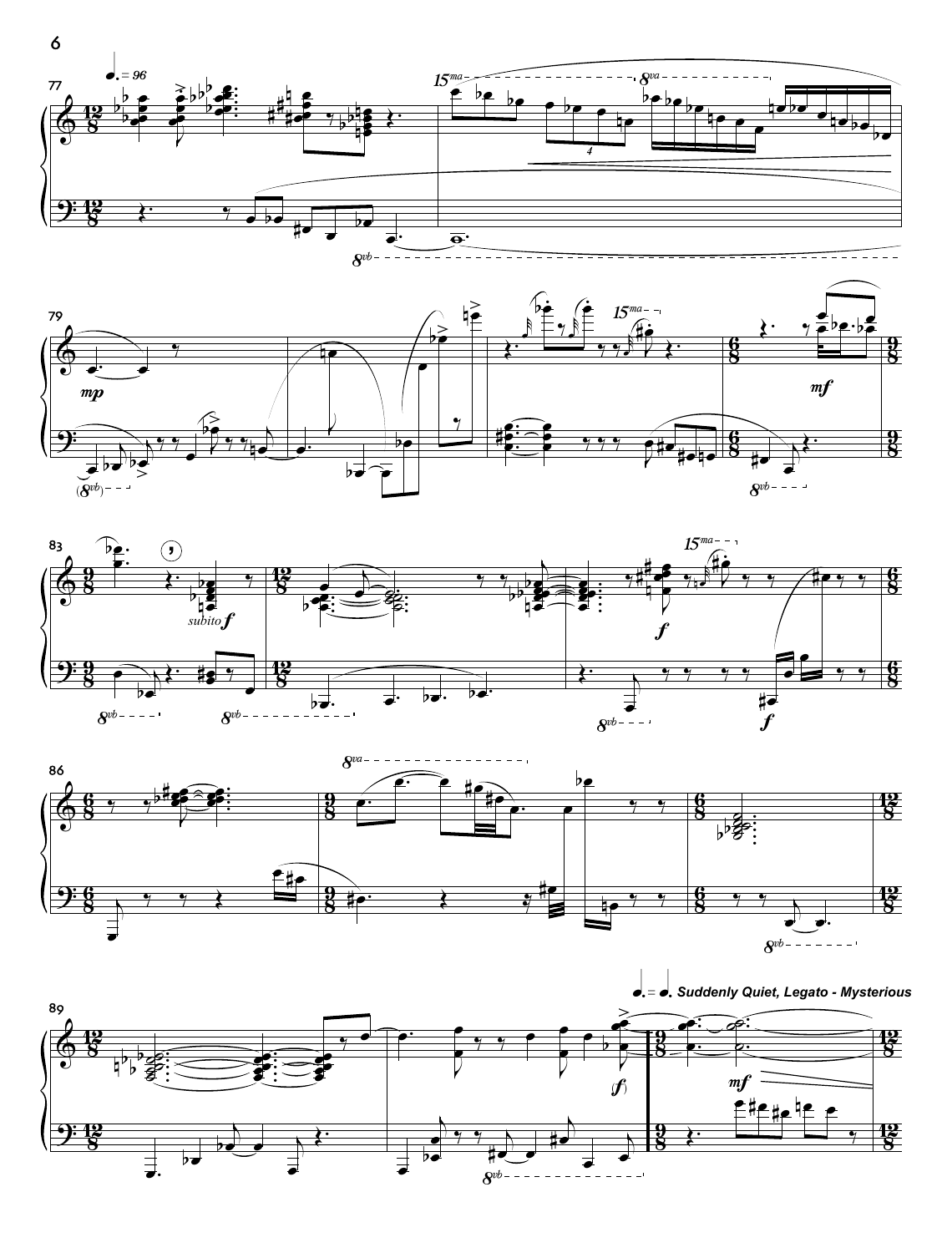









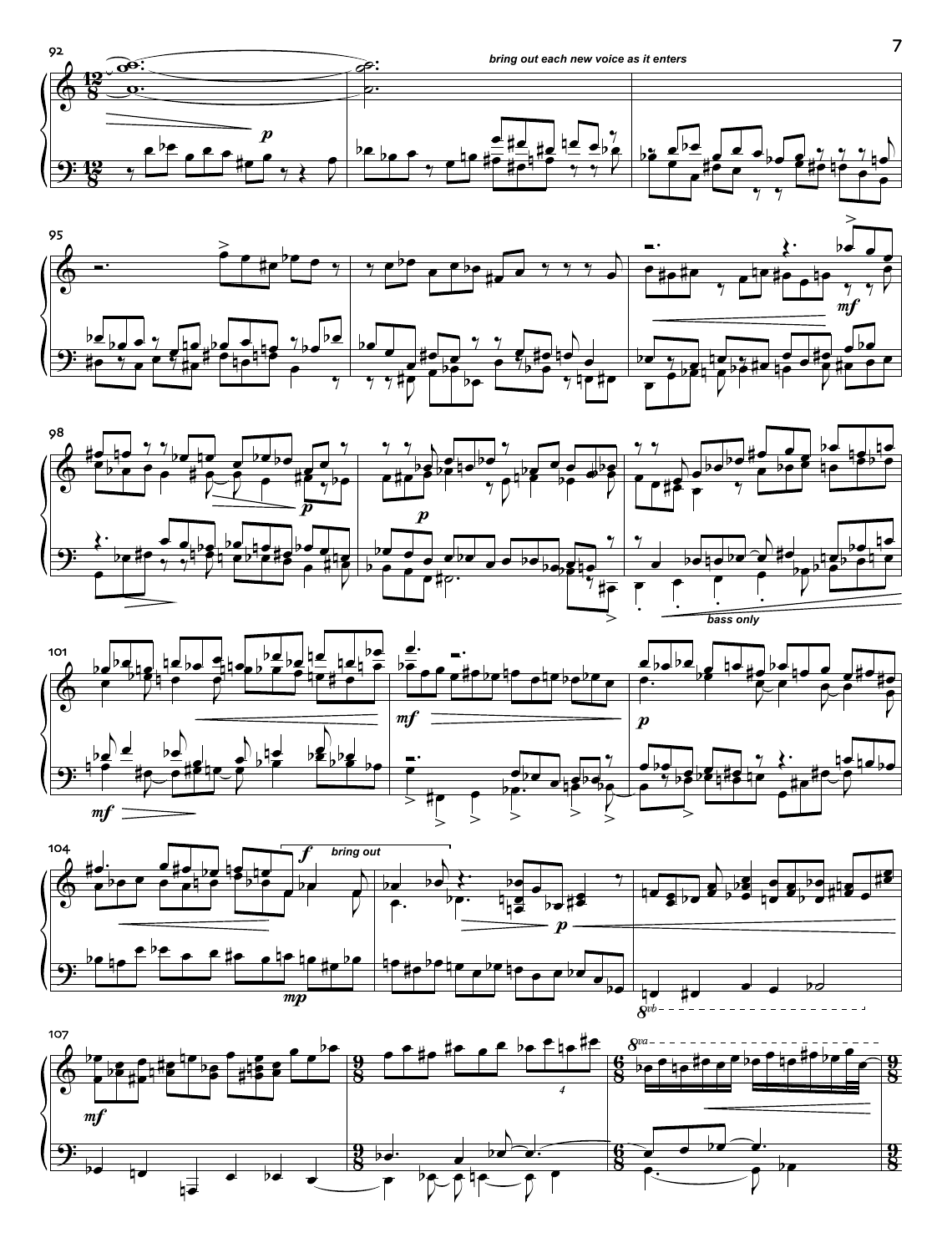







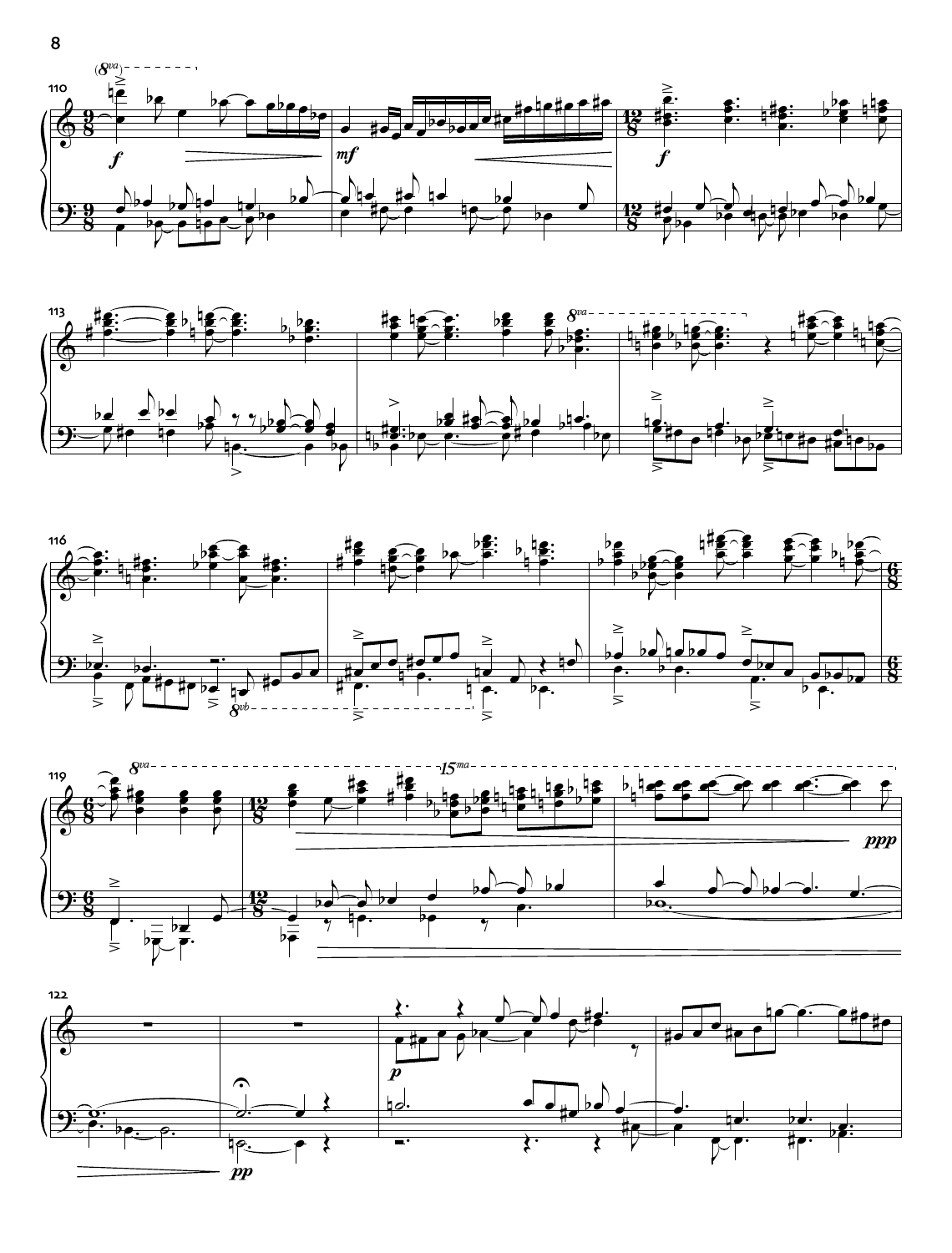







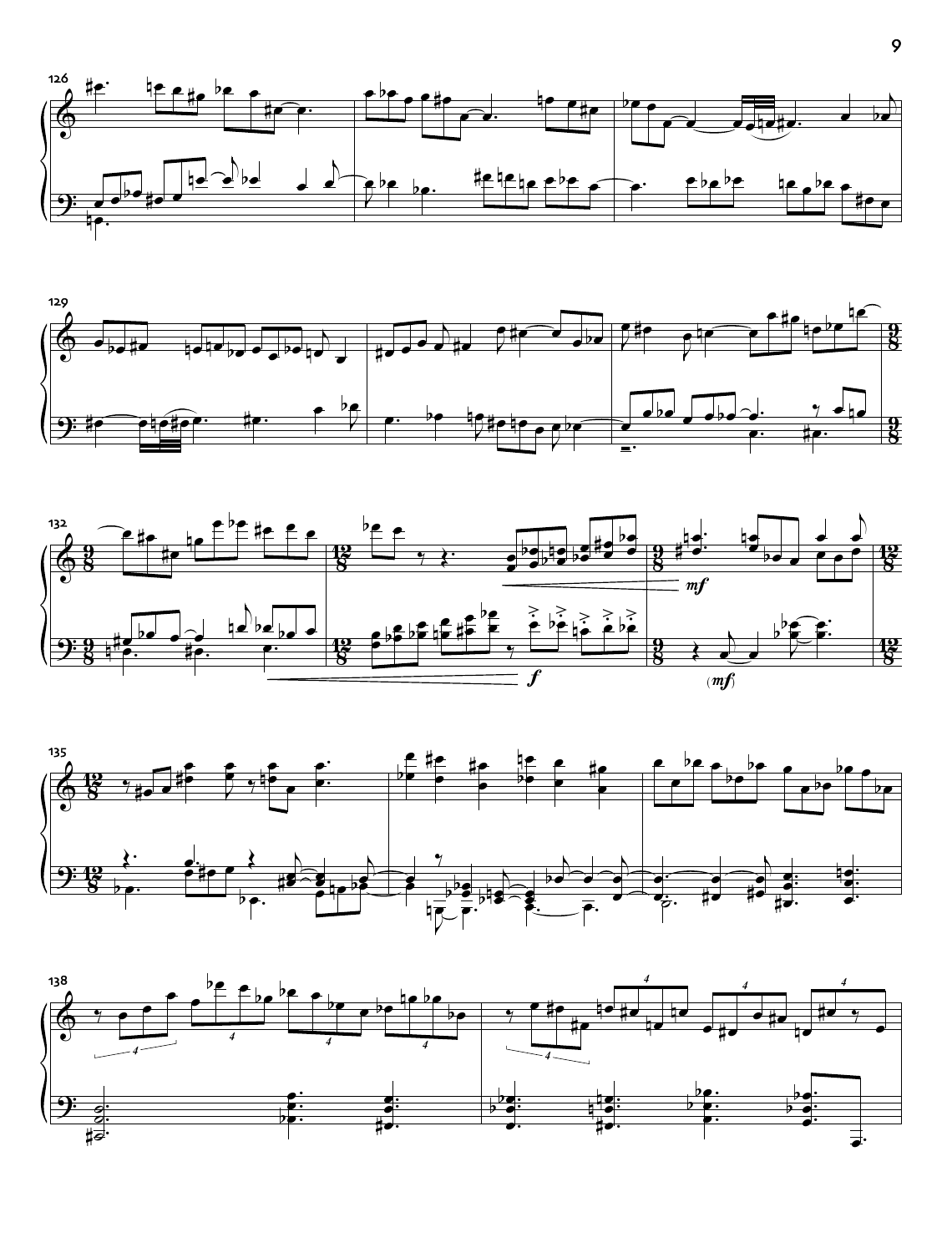







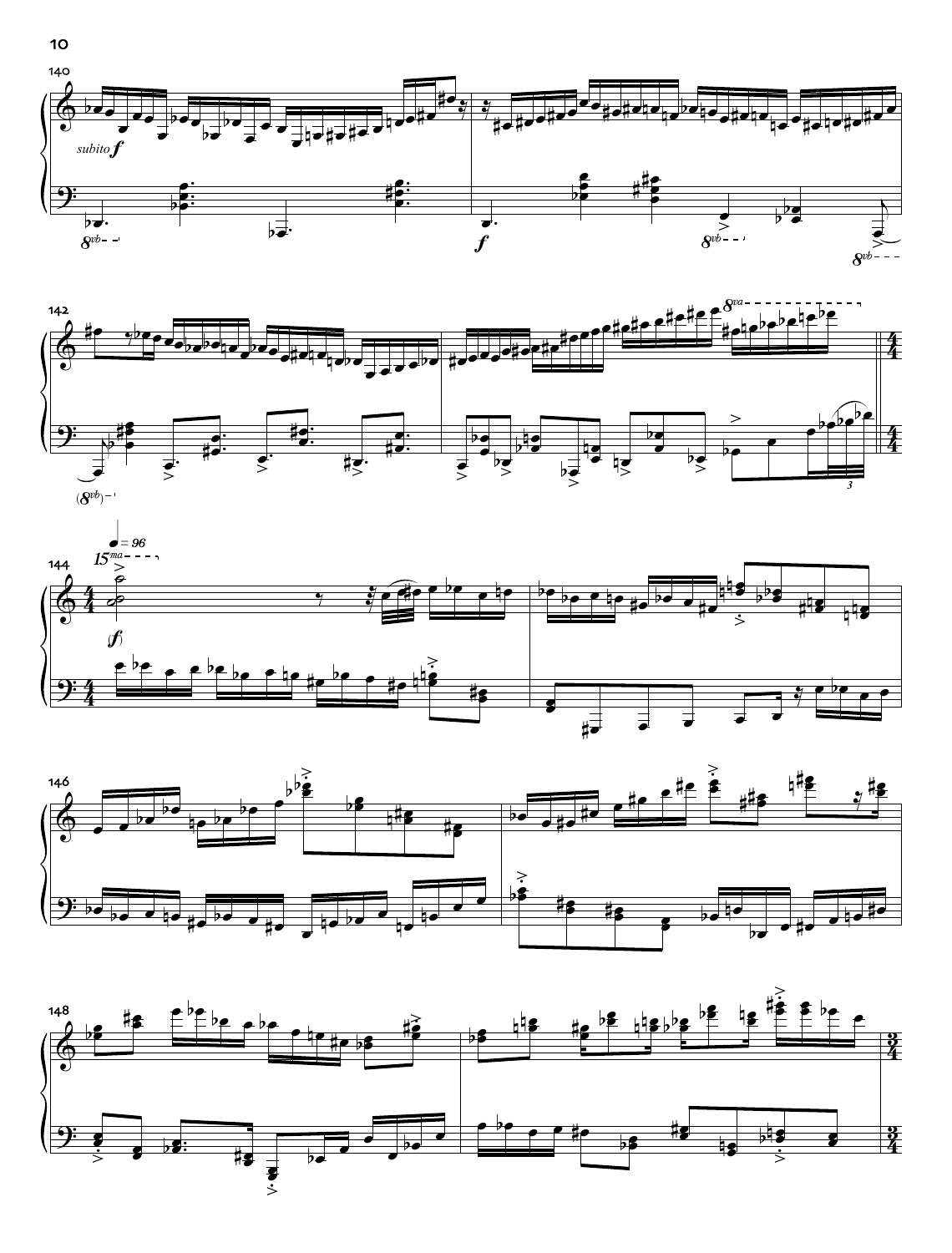







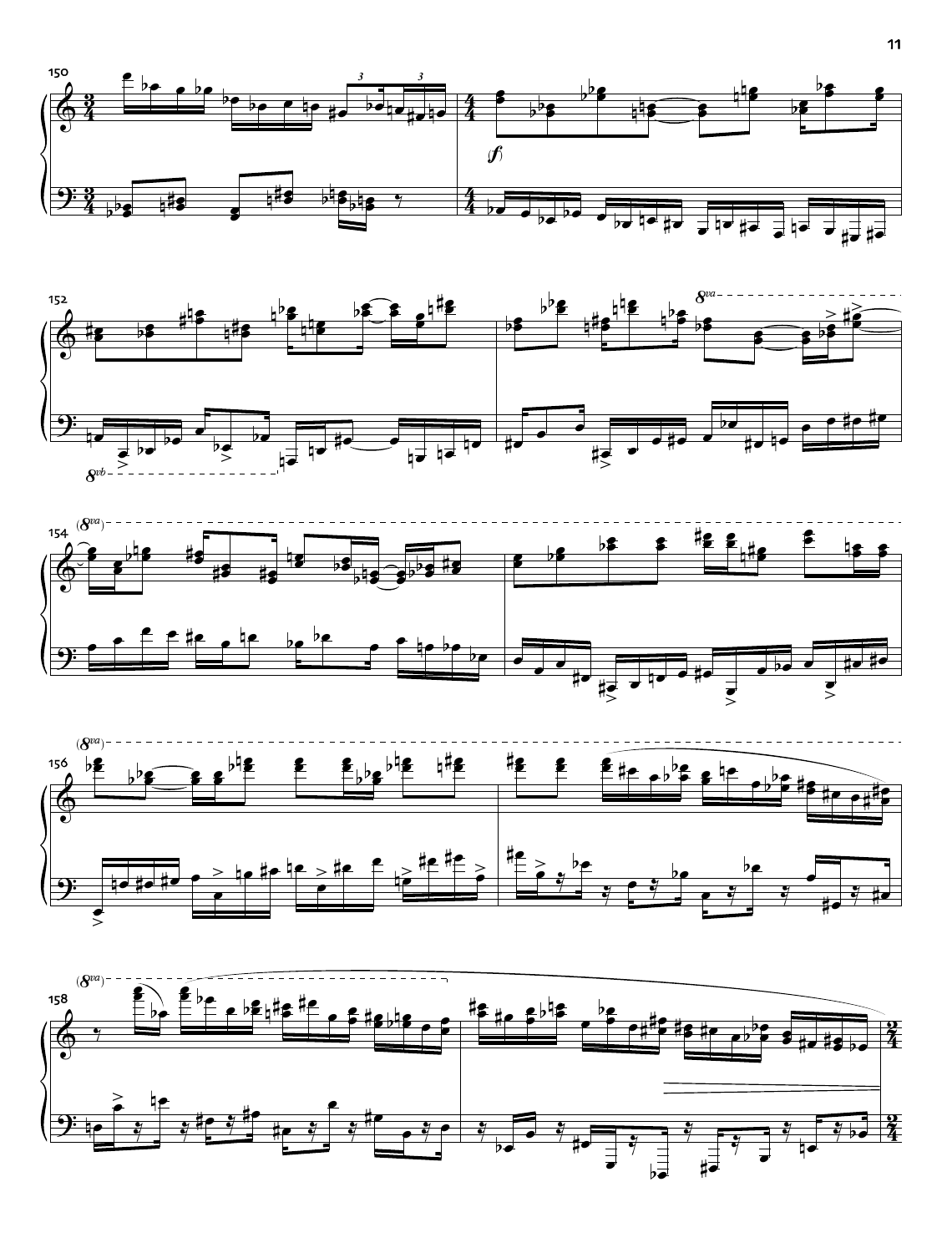









12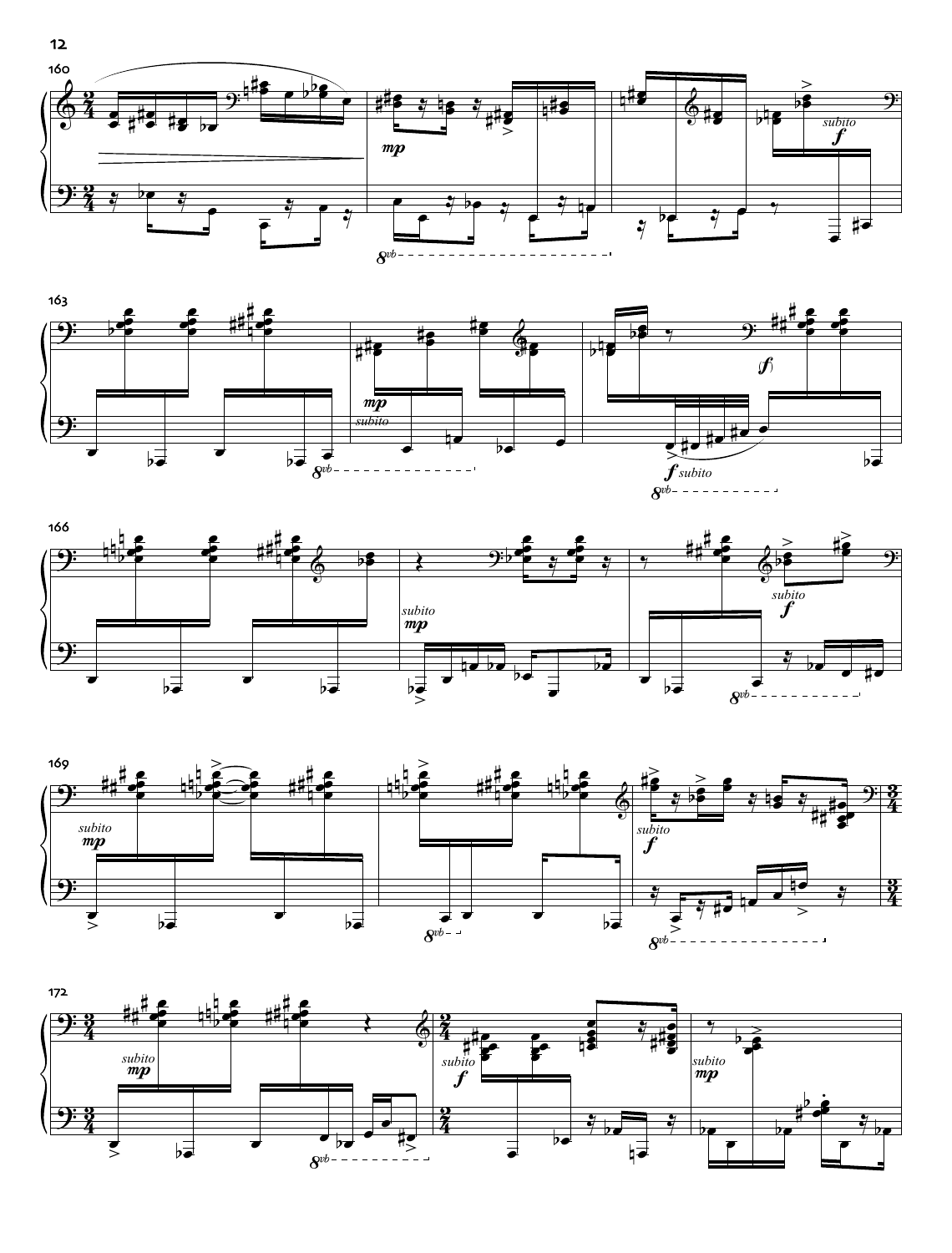





 $\langle \boldsymbol{\delta}$ 



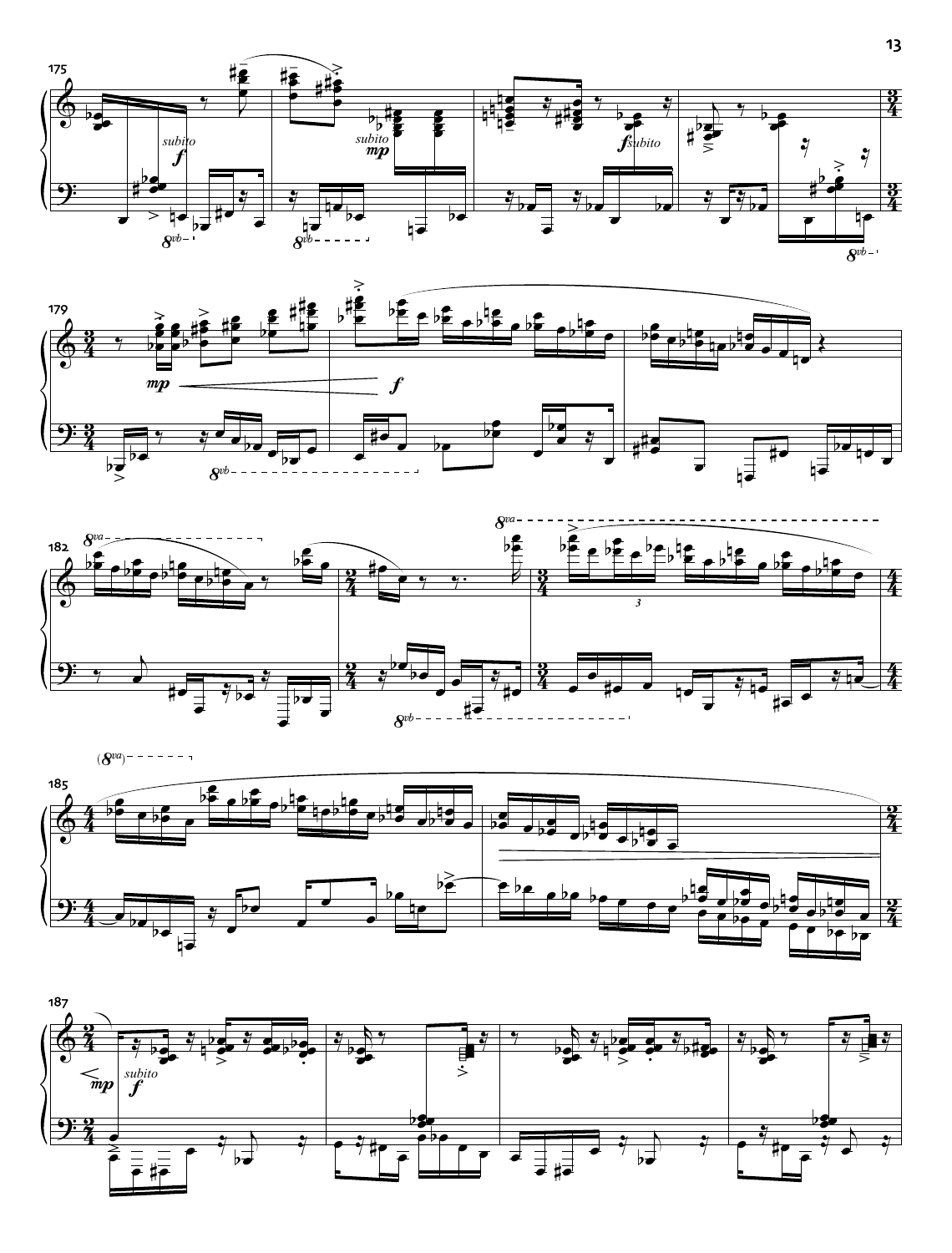







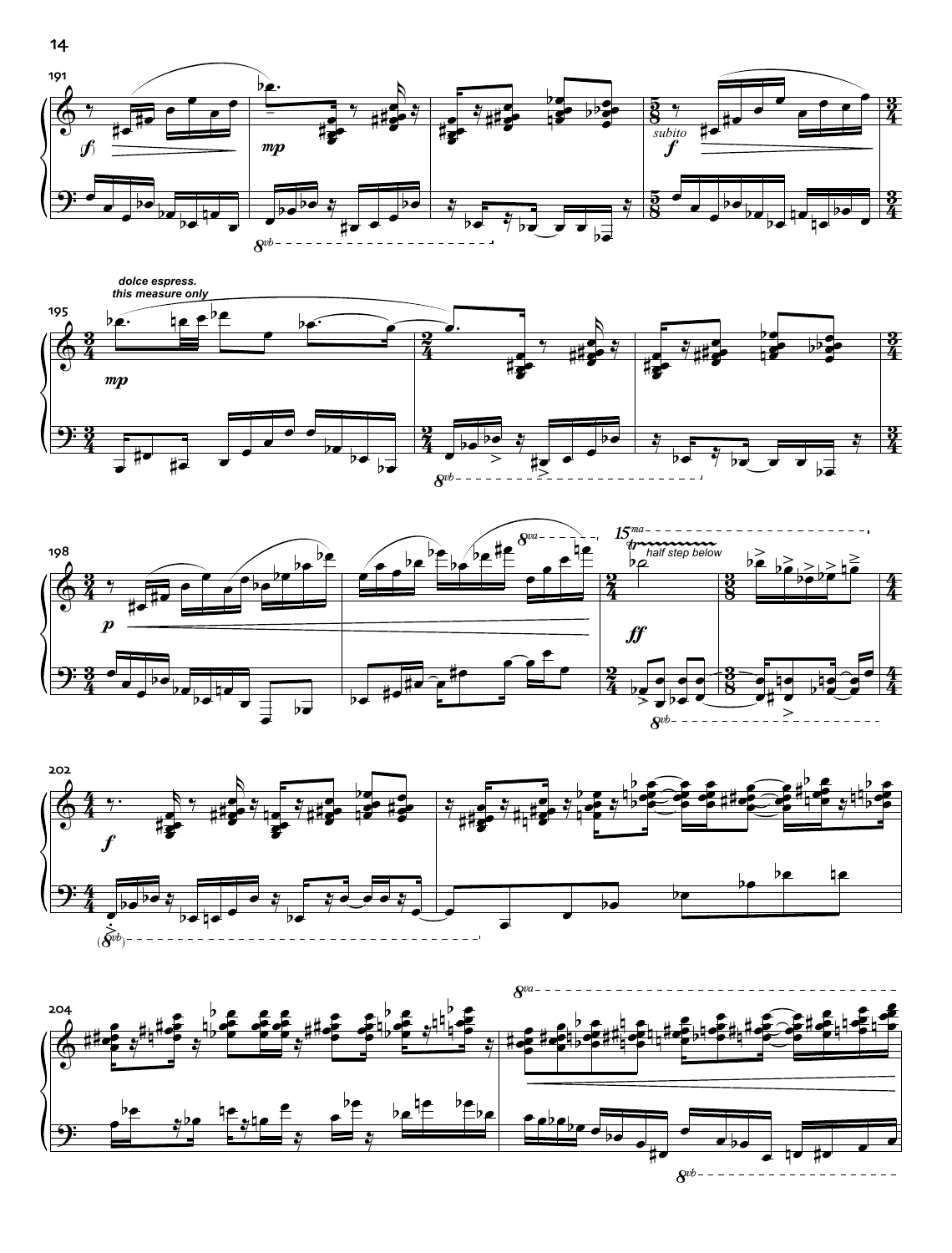









15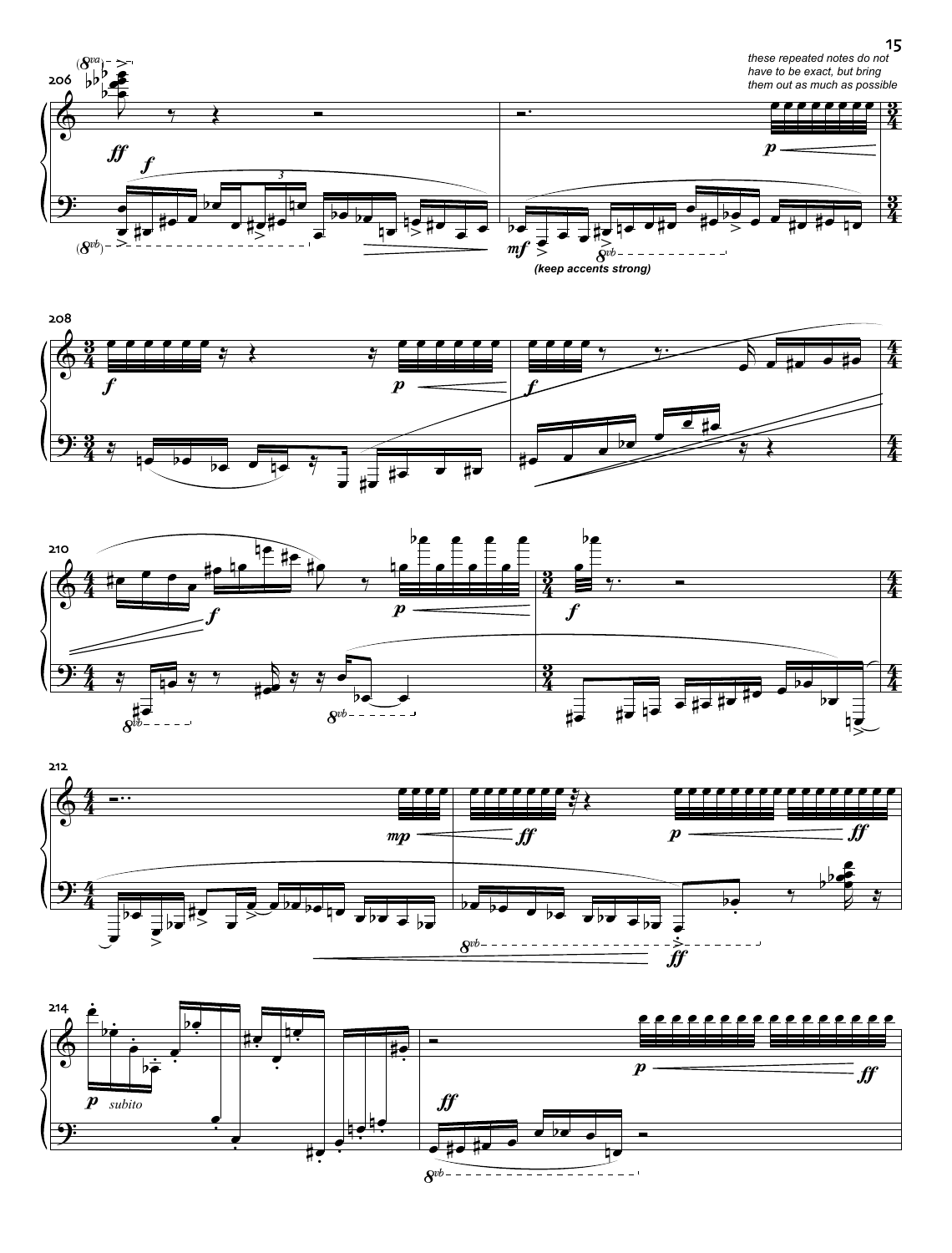